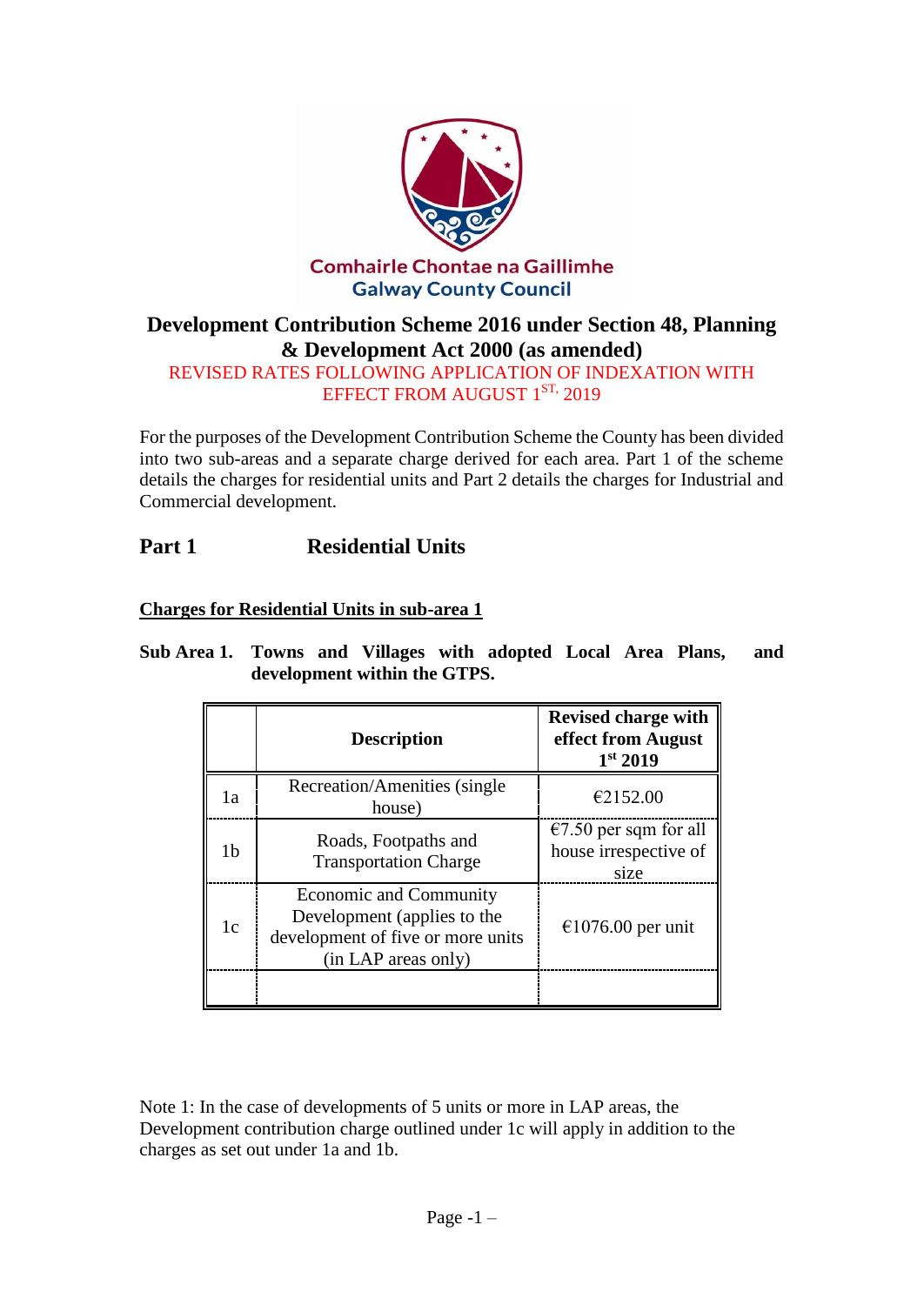### **Charges for Residential Units in sub-area 2**

|                | <b>Description</b>                                   | <b>Revised charge</b><br>with effect<br>from August 1st<br>2019       |
|----------------|------------------------------------------------------|-----------------------------------------------------------------------|
| 2a             | Recreation/Amenities (single)<br>house)              | €1076.00                                                              |
| 2 <sub>b</sub> | Roads, Footpaths and<br><b>Transportation Charge</b> | €5.50 per m <sup>2</sup> for<br>all houses<br>irrespective of<br>size |

# **Part 2 Industrial / Commercial and other Development**

Developments contained in the following table will be subject to a development contribution based on floor area at the rate specified in the table. The various Industrial/Commercial uses have been grouped according to their likely impact on the amenities and roads infrastructure requirements of the communities in which they are located. The rate will vary for each of two sub areas identified in the earlier portion of the scheme namely:

**Sub Area 1:** Towns and Villages with adopted Local Area Plans and all development within the GTPS.

**Sub Area 2**: All other areas.

| <b>Industrial/Commercial and Other</b><br><b>Development</b> |                                                                                                                                                                                                          |                         |              |
|--------------------------------------------------------------|----------------------------------------------------------------------------------------------------------------------------------------------------------------------------------------------------------|-------------------------|--------------|
|                                                              |                                                                                                                                                                                                          | Sub Area 1   Sub Area 2 |              |
| Group 1                                                      | Abattoir, Concrete Asphalt Plant,<br>Industry General, Waste Transfer<br>Station, Offices over 1,000 m2, Petrol<br><b>Station/Service Garage, Shops - Major</b><br>Sales Outlet, Fuel Depot, Scrap Yard. | €21.50 per<br>sq.m      | €14 per sq.m |
|                                                              | Group 2 Industry-light, Industry-special,<br><b>Science &amp; Technology Based</b><br><b>Enterprise, Warehousing, Retail</b><br><b>Warehousing.</b>                                                      | €15 per sq.m            | €12 per sq.m |
|                                                              | Group 3 Offices less than 1,000 m2, Local<br>Neighbourhood Shop, Personal or<br><b>Professional Services,</b><br>Restaurant/Café, Hotel, Public House                                                    | €13 per sq.m            | €11 per sq.m |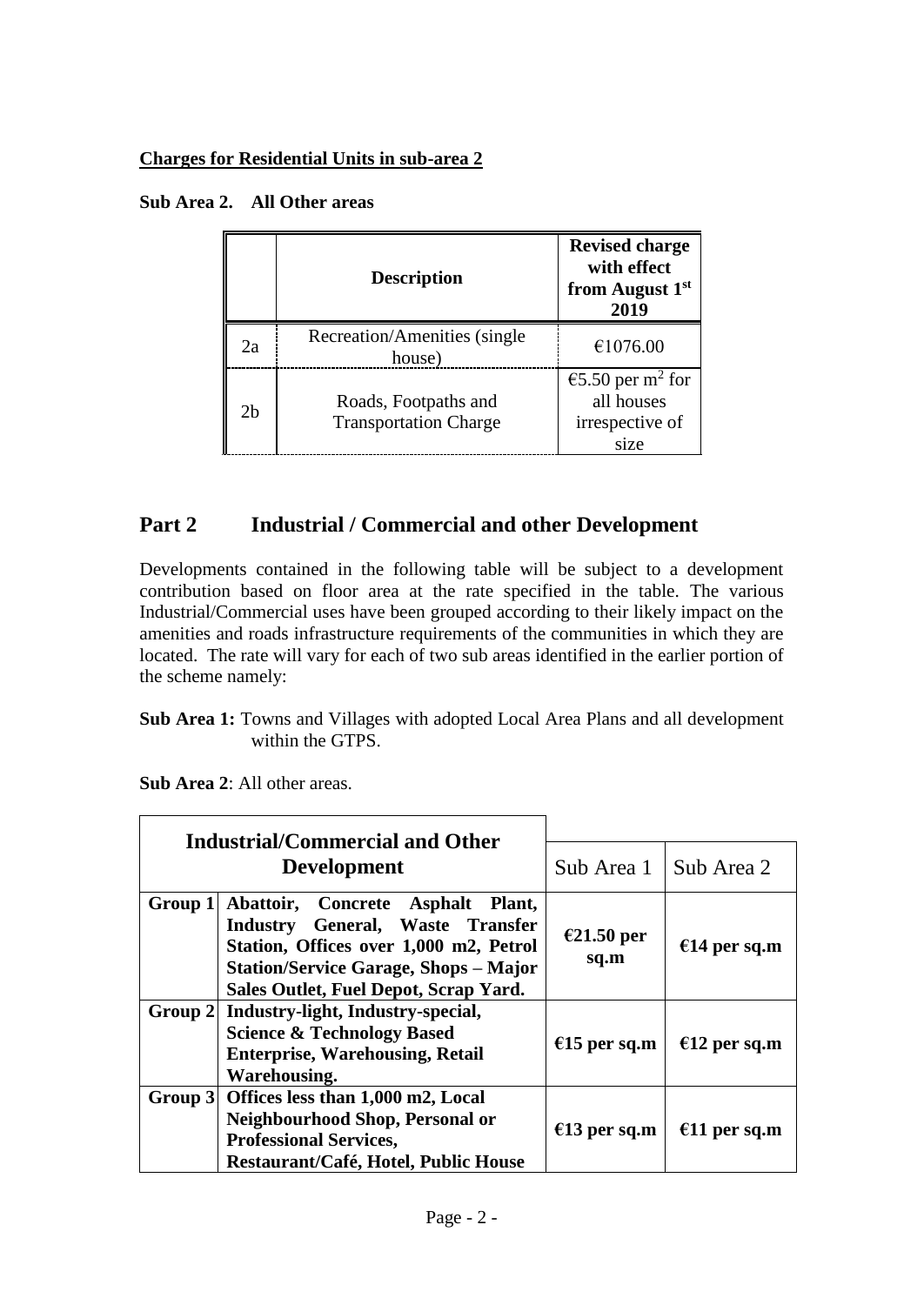| <b>Nursing Homes/Residential facilities,</b> |  |
|----------------------------------------------|--|
| Doctor, Dentist, Veterinary Surgery,         |  |
| <b>Funeral Home, Crèche/Childcare</b>        |  |
| facilities, Education, Enterprise            |  |
| Centres, Tourism related activities,         |  |
| <b>Guest Accommodation, Home Based</b>       |  |
| <b>Economic Activities, Food based</b>       |  |
| industries, Recreational Buildings           |  |
| <b>Commercial, Recreational</b>              |  |
| <b>Facility/Sports Club, Rural Industry,</b> |  |
| Garden Centre, Small Abattoir*.              |  |

**\***Small Abattoirs shall be defined as "*below 50 tonnes throughput per week*" and assigned to Group 3. All other Abattoirs remain in Group 1.

All development not listed in the above table will be considered to be included in Group 2 above and will be subject to charges set down above. This provision does not include the following industries as detailed below, which will be charged as follows.

### **Waste landfill, Quarries and Gravel pits**

Quarries and Gravel pits to be levied at 10c per m3 to be extracted or  $\epsilon$ 18,292 per hectare, of extraction area, whichever is the greater.

Waste landfills will be subject to a  $\epsilon$ 5.50 per tonne of waste deposited. Deposition of inert materials shall not be subject to a levy.

Additional special contributions for waste/land fill; quarries and gravel pits may be applied under Section 48 of the Planning and Development Acts and shall be based on the following criteria:

- (i) The scale of the proposed development i.e. in the case of landfills the volume of material that it is proposed to deposit at the site or in the case of Quarries and Gravel Pits: the volume of material it is proposed to supply from and deliver to the site
- (ii) The condition of the road serving the development.
- (iii) The length of the road or roads from the development to the nearest Class 1 local roads which is in good condition.
- (iv) The cost of bringing the road or roads up to a standard necessary to facilitate the development and not cause an adverse impact on other road users.
- (v) The cost of traffic control measures.
- (vi) Buildings provided as part of a Waste Landfill/ Quarries and gravel pits development will be subject to the provisions of the general contribution scheme for applicable development.

# **Wind Farms**

A charge of  $\epsilon$ 10,760 per megawatt capacity shall apply.

A charge of €4,304 per megawatt capacity shall apply to community based/local wind farms

Wind turbines up to 0.5 megawatts are exempt of development contributions.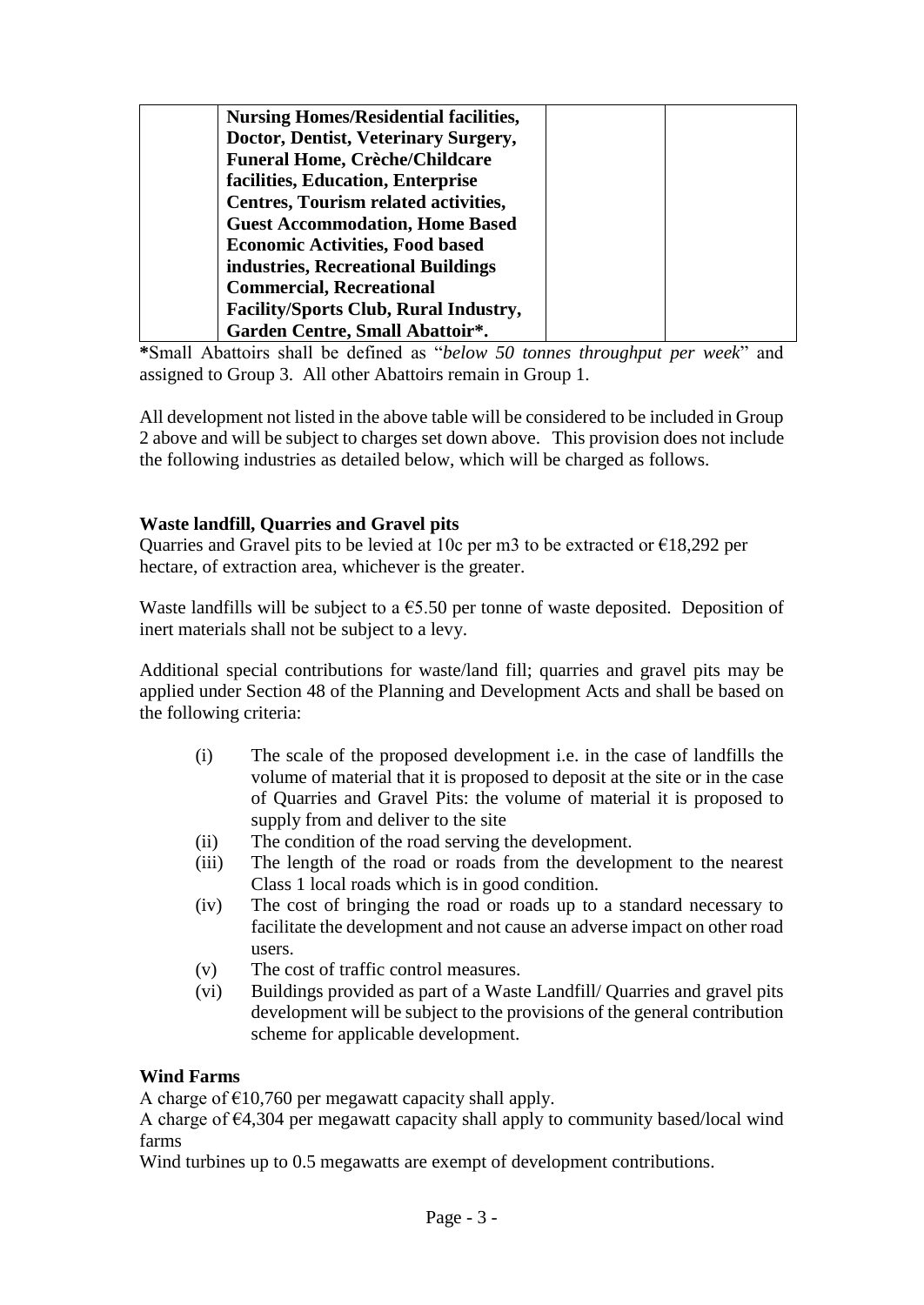### **Telecommunication Masts**

A charge of  $\epsilon$ 21,520 shall apply for the first permission issued for the mast and an extra fee of  $\epsilon$ 10,760 shall be charged for each co-location on that mast.

# **Part 3 Additional Contributions**

**Athenry -** A contribution of  $E11$  per sq. metre towards the provision of the Outer Relief Road in Athenry shall be imposed for all new development within the Athenry LAP area.

**Oranmore** – A contribution of  $\epsilon$ 32,280 (**was**  $\epsilon$ 100,000) per 0.404 hectares (1 acre) or proportionate towards the provision recreation and amenity facilities and towards the Oranhill roads scheme shall be imposed on all new development within the Oranmore LAP area. Single houses/domestic extensions/town centre zoned developments shall be exempt.

**Bearna** – A contribution of  $E11$  per sq. metre for all development towards the provision of Community facilities and Amenities (single houses or replacement houses and domestic extensions shall be exempt)

#### **Special Development Contributions**

A special development contribution may be imposed under Section 48 of the Act, where the council in the provision of a specific public infrastructure or facility incurs exceptional costs not covered by the general contribution scheme. Only developments that will benefit from the public infrastructure or facility in question will be liable to pay the special development contribution. Conditions imposing special contributions may be appealed to An Bord Pleanala.

#### **Car parking**

Car parking shall be provided in accordance with the parking requirements set out in the County Development Plan/ Local Area Plan. A contribution of **€1,076 per space**  (**was €3,000)** will be required for each space not provided as required by the Plan in areas subject to a Local Area Plan.

In other villages and areas, no additional charges for car parking spaces shall apply.

# **Part 4 Exemptions**

The Development Contributions Scheme shall exempt development from contributions where that development is classed as exempted from planning fees under Section 157: Part 12 of the Planning and Development Regulations 2001 and as amended. Social and Voluntary Housing are included in the exempted classification.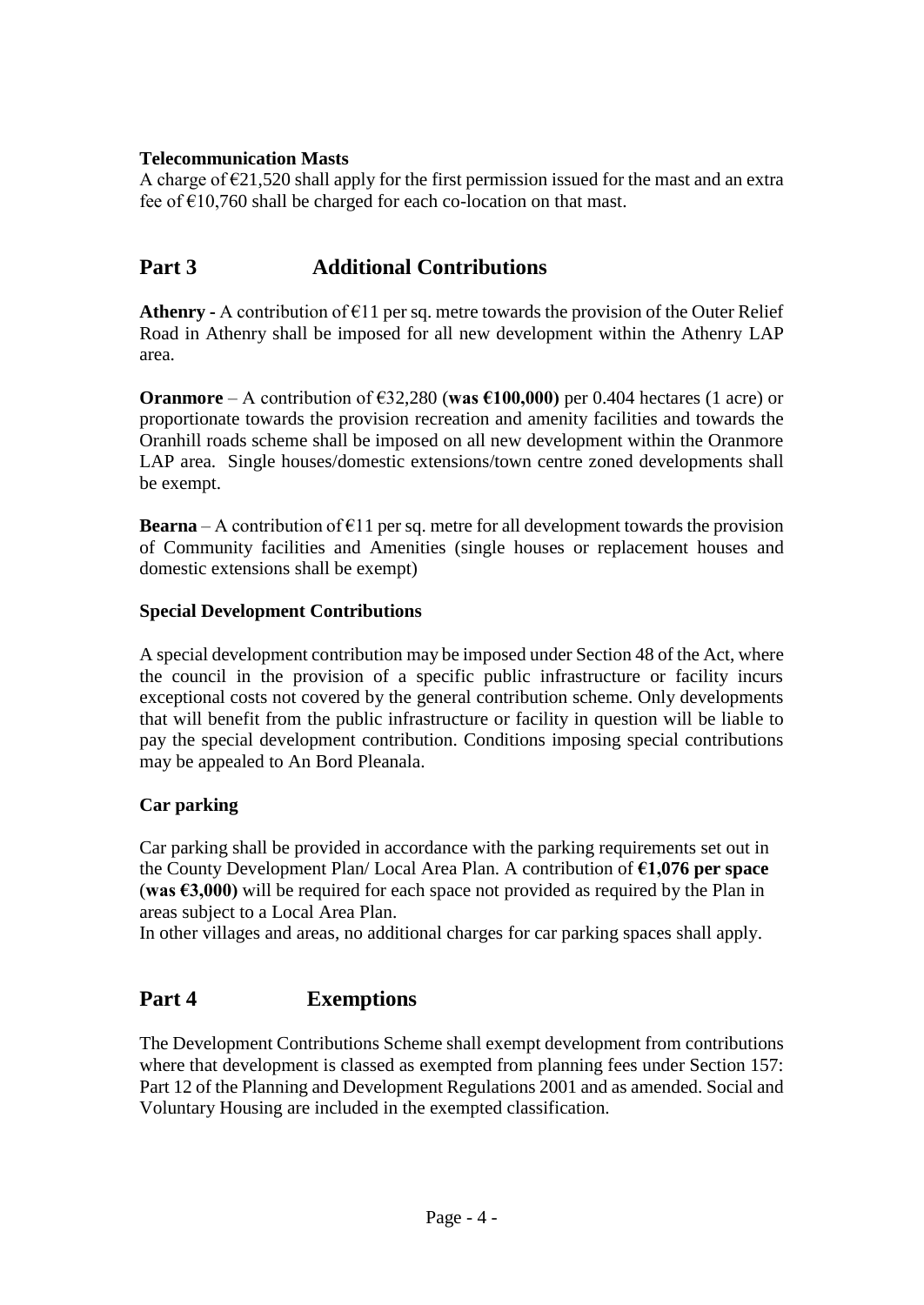House extensions and domestic garages/sheds shall be exempt from Development Contributions.

Where demolition and rebuilding of a new residential unit is proposed, a pro-rata charge shall be calculated whereby the percentage of floor area of the original habitable house relative to the new development shall be waived.

Derelict sites as listed on the Derelict Sites Register in need of regeneration shall be exempt from Development Contributions.

Vacant Sites as identified under the Urban Regeneration and Housing Act 2015 shall be subject to a 50% reduction in Development contributions payable.

Where a planning application consists of or comprises of development which, in the opinion of the Planning Authority, is development proposed to be carried out by or on behalf of voluntary organisations, and which in the opinion of the Planning Authority,

- (a) is designed or intended to be used for social, recreational, educational or religious purposes by the inhabitants of a locality, or by people of a particular group or religious denomination, and is not to be used mainly for profit or gain,
- (b) it is designed or intended to be used as a workshop, training facility, hostel or other accommodation for persons with disabilities and is not to be used mainly for profit or gain, or
- (c) is ancillary to development referred to in paragraph (a) or (b)
- (d) Public/Community Crèches
- (e) Community based Recreational Facility/Sports Club

A development contribution shall not be payable by such development.

(f) Where a planning application consists of or comprises the provision of houses, or development ancillary to such provision, which is proposed to be carried out by or on behalf of a body approved for the propose of Section 6 of the Housing (Miscellaneous Provisions) Act, 1992 (No. 18 of 1992) and is not to be used mainly for profit or gain, a development contribution shall not be payable in respect of any such development.

#### **Agricultural Development shall be exempt from Development Contributions**

For the purpose of this provision agriculture shall be defined to include horticulture, fruit growing, seed growing, dairy farming, the breeding and keeping of livestock (including any creature kept for the production of food, wool, skins or furs, or for the purpose of its use in the farming of land), the training of horses and the rearing of bloodstock, Equestrian farming, the use of land as grazing land, meadow land, osier land, market gardens and nursery grounds.

Agricultural structures listed in the Part 3, exempted development rural classes 6, 7, 8, 9, 11, 12, 13 and 14 of The Planning & Development Regulations, 2001 will be regarded as exempted from development contributions under this scheme. Aquaculture shall be regarded as exempted from development contributions under this Scheme.

#### **Broadband Development**